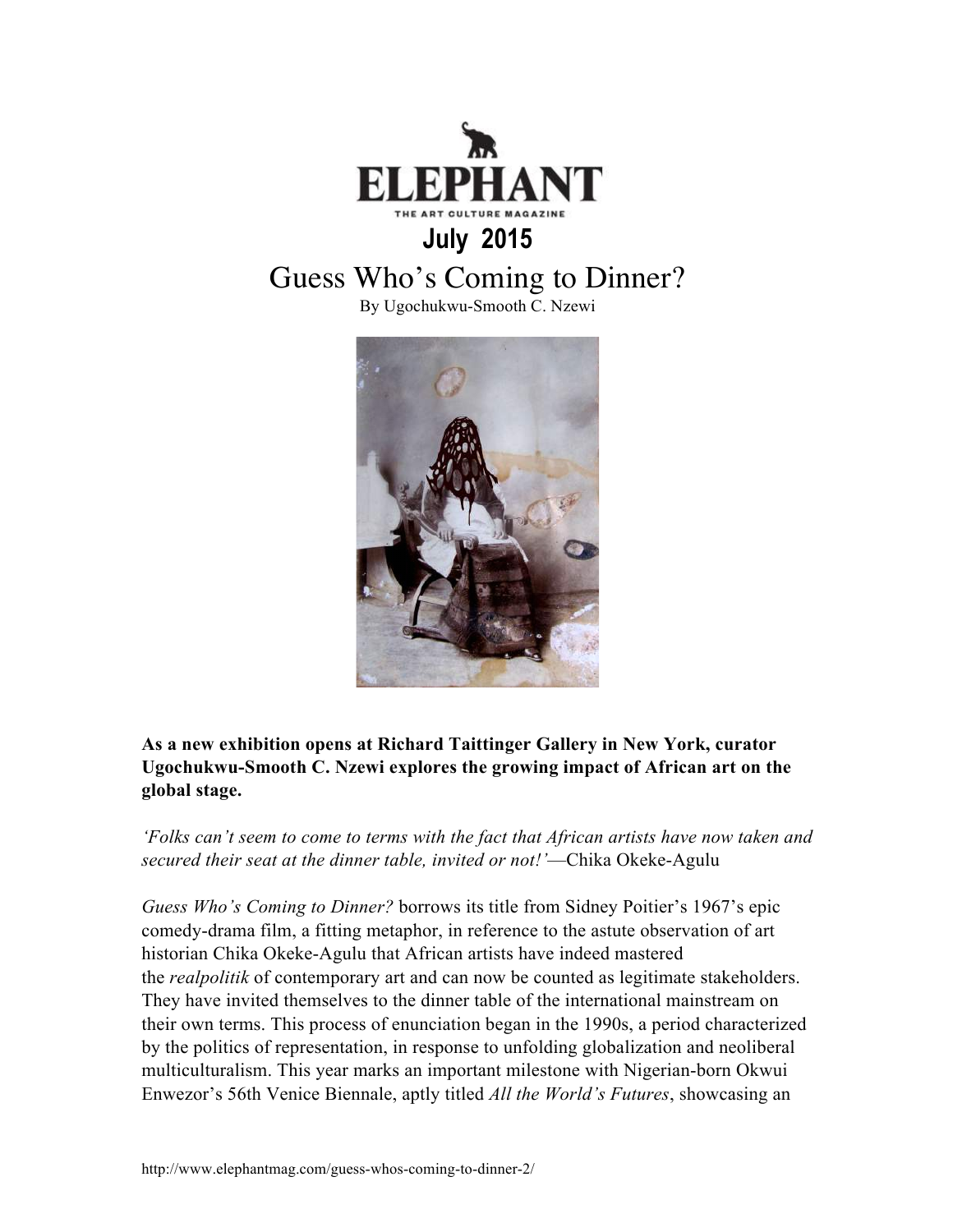impressive number of African artists. *Guess Who's Coming to Dinner?* celebrates this unfolding development without losing sight of the fact that the growing acceptance of contemporary art by African artists is a work in progress. In this light, the exhibition presents works by Aida Muluneh, Amalia Ramanankirahina, Amina Menia, Beatrice Wanjiku, Chika Modum-Udok, Chike Obeagu, Ephrem Solomon Tegegn, Gopal Dagnogo, Halida Boughriet, Onyeka Ibe, Sam Hopkins and Uche Uzorka. Though plugged into the circuits of the international art world, they are not yet well known in the somewhat insular New York art world.

While the understanding of contemporary art has taken on a capacious nature as an allinclusive gesture to mirror the multiple temporalities that attend our world today, one observes that the work of a majority of artists from Africa is still read against the grain of how it reflects culture or context-specific values. Hence, *Guess Who's Coming to Dinner?* takes this peculiar system of value as its conceptual basis. Although it is arguable that notions such as fetish or primitivism no longer shape the understanding of African art, still much of the expectation is that contemporary artists of Africa should at least convey a sense of the continent. Through the works on display, the exhibition problematizes the burden of 'Africanness', understood as cultural aesthetics, which continues to inform the reception of contemporary art by African artists in the Western and international imaginary.

It is important to illuminate that the 12 exhibiting artists do not disavow their connections to Africa, either as a place of birth or a context of immense signification. Their individual works address Africa, but as a vehicle with which they contemplate our changing times. They reflect localized experiences, histories and conditions that intersect with the global, transnational and universal from the artists' varied positions. The 52 works on view demonstrate the intimate contexts that inspire the artists and the sense of internationalism that attend contemporary artistic practice. Such complex forms of critical engagement are increasingly referred to as global contemporary by art historians and curators alike.

Amina Menia focuses on Algeria's recent past which is fraught with colonial violence and anti-colonial pushback, marked by war traumas which feed postcolonial anxiety and fear of the unknown and, at the same time, nourish contemporary Algerian nationalism. Her work in the exhibition is a selection from the ongoing photography series entitled *Chrysanthemums*, which she began in 2009. The photographs capture the commemorative stelae and monuments dedicated to martyrs who laid down their lives in service to Algeria, particularly during the Algerian War of Independence (1954–62). Similarly, Uche Uzorka's affective ink drawings connect the past and the present. *Alien Citizen, Alien Indigene* (2014) explores the challenges of nation-building. It takes the bloody civil war of 1966–70, a dark chapter in Nigeria's history, as its point of departure in addressing more recent examples of bloodletting and violence. His other works, *Tear and Wear* (*No Place Like Home)* (2014), *One Night's Crossing of Color*